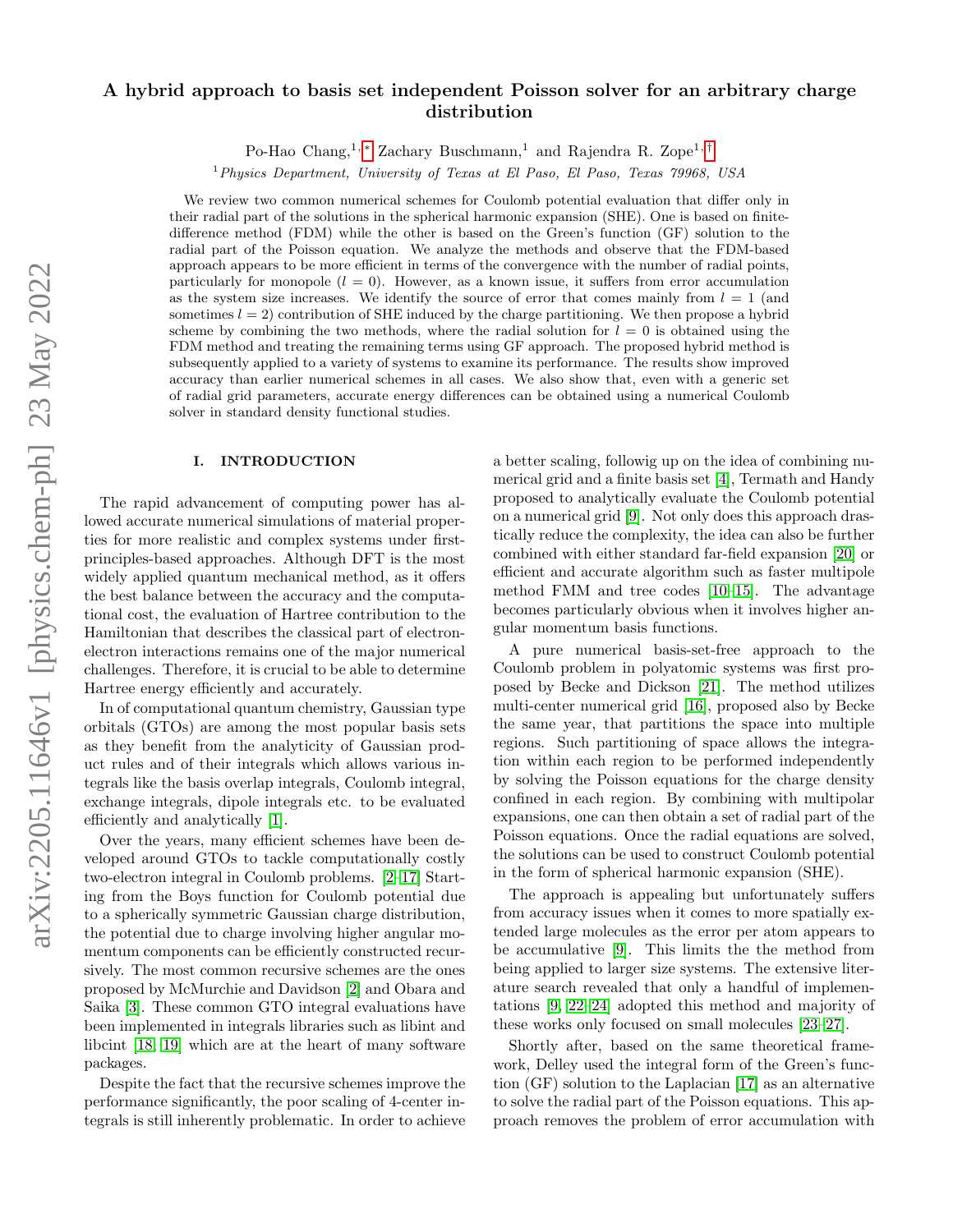system size, thereby opening a gateway to broader numerical Poisson applications. The method is now more widely used and has been implemented in a few DFT codes [\[28,](#page-9-7) [29\]](#page-9-8) for large scale calculations.

The numerical Poisson solver based on multi-center grid and multipolar expansion has been discussed in several earlier works and shown promises. But it is mostly adopted in grid [\[24\]](#page-9-4), Slater-type orbital (STO) [\[30,](#page-9-9) [31\]](#page-9-10) or numerical atomic orbital (NAO) based codes [\[29,](#page-9-8) [32\]](#page-9-11), and rarely applied to Gaussian-based DFT codes as the Coulomb potential can already be calculated analytically [\[2,](#page-8-3) [3\]](#page-8-5). There have been only a handful of earlier works that attempted at applying the numerical Poisson solver to GTO based first-principles calculations on rather small systems (i.e. mostly less than 10 atoms).

However, numerical Coulomb has several advantages, besides being basis set independent. In a Gaussian based approach, it can be particularly efficient when dealing with heavier elements with a large basis set that involves higher angular polarization functions. It can also be combined with far-field multipole expansion naturally for a more efficient computational scaling. Since each center is treated independently, it also be parallelized easily for large scale calculations [\[28,](#page-9-7) [31\]](#page-9-10).

Our interest in the basis-set-free numerical scheme stems from the limitation in using the standard analytic scheme for calculation of Coulomb potential of the scaled charge density needed in fully self-consistent implementation of the locally scaled self-interaction-correction (LSIC) method developed by some of us. The LSIC method identifies the one-electron self-interaction regions with the help of an iso-orbital indicator and determines the magnitude of SIC at each point according to the value of iso-orbital indicator [\[33\]](#page-9-12). The LSIC method which was earlier applied in a perturbative manner using the self-consistent Perdew-Zunger SIC (PZSIC) orbitals, have shown remarkable improvement over the well known PZSIC method for many properties [\[33\]](#page-9-12). It is the first one-electron SIC method that provides the atomization of energies of AE6 database that are more accurate than the Perdew-Burke-Erzerhof generalized gradient approximation without spoiling the accuracy of barrier heights. This work also showed that major errors made by the LSDA functional can be removed by removing self-interaction errors using LSIC like approach. The self-consistent implementation of LSIC method is therefore important and the present work, which will allow calculation of Coulomb potential of a charge density scaled by an isoorbital indicator is, the first step towards the self-consistent LSIC.

The manuscript is organized as follows: we first review two major methods [\[17,](#page-8-4) [21\]](#page-9-2). Then we performed a series of tests along with some numerical tricks to enhance the radial grid efficiency. By analyzing and comparing the data for both methods we were able to identify the origin of the strengths and weakness in both methods. Finally,

we propose a hybrid approach to further optimize the performance of the numerical Poisson solver.

### II. METHOD REVIEW

### A. Mesh generation

The numerical Poisson solver utilizes so called multicenter grid [\[16\]](#page-8-11), or often collectively referred to as Becke mesh, that was originally designed for 3D molecular integrals for functionals of the form  $F(\rho(r), \nabla \rho(r), \nabla^2 \rho(r)).$ To properly described the cusps at the nuclear cores, the grid itself is constructed as a superposition of multiple spherical integration grids where each spherical grid is constructed by multiplying a radial quadrature onto a spherical mesh to form concentric spherical shells of mesh centered on each atomic site.

While Lebedev quadrature is generally believed to be the most efficient for spherical mesh [\[34\]](#page-9-13), there have been a wide variety of options for choosing radial grids [\[35–](#page-9-14)[43\]](#page-9-15), and each has its own advantages. In this study we adopt the radial quadrature proposed by Mura and Knowles [\[41\]](#page-9-16), as it has been proven to be numerically efficient [\[38\]](#page-9-17) and has a simple form

<span id="page-1-1"></span>
$$
r_i = -\alpha \ln(1 - x_i^m) \tag{1}
$$

where

$$
x_i = \frac{i}{N+1}, \ i = 1, 2, \dots N \tag{2}
$$

N is the number of radial points, and both  $\alpha$  and m are empirical parameters controlling how the points are distributed. The recommended values are  $m = 3$  and  $\alpha = 5.0$  (7.0 for alkali and rare-earth metals) [\[40\]](#page-9-18).

This simple expression makes it easier for analytically evaluating the coefficients of the FDM operator for solving 1D radial Poisson equations.

### B. Partition functions

The overlap between the meshes from different centers can be avoided by scaling down the integrated function  $\rho(r)$  with the partition weight function  $w_n$  as

<span id="page-1-0"></span>
$$
\rho_n(r) = \rho(r) w_n(r) \tag{3}
$$

and

$$
\rho(r) = \sum_{n} \rho(r) w_n(r). \tag{4}
$$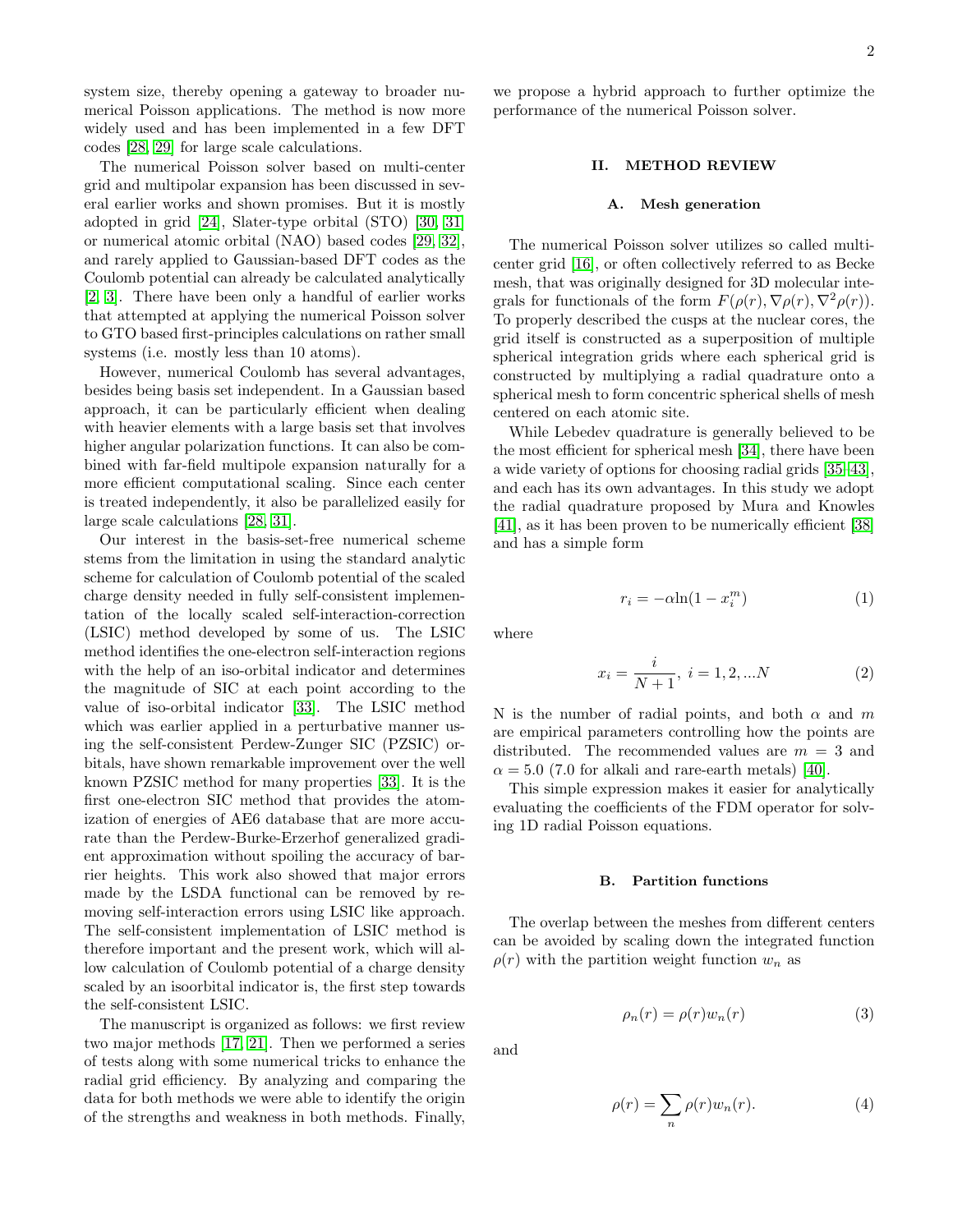Below we refer to this process as single-centerization where the whole space is partitioned into multiple independent cells, similar to the Voronoi cells but with smoother transition boundaries and each cell contains only one nucleus.

The relative weight functions  $w_n$  are constrained to satisfy the condition

$$
\sum_{n} w_n = 1 \tag{5}
$$

and defined as

$$
w_n(r) = \frac{\mathcal{P}_n(r)}{\sum_{m=1}^{N_{\text{atoms}}} \mathcal{P}_m(r)}
$$
(6)

where  $\mathcal{P}_n(r)$  is the cell function.

Over the years, many cell function generating schemes have been proposed. Begins with the original one proposed by Becke [\[16\]](#page-8-11) that requires predetermined empirical parameters to accommodate different atomic species of different sizes. Delley [\[17\]](#page-8-4) provides some easier atomic density dependent implementations to naturally account for the molecules that contain different atomic species. Some weight schemes are also proposed to achieved better scaling for finite systems [\[44\]](#page-9-19) and for periodic systems [\[31\]](#page-9-10). There are also variants based on Becke's original scheme which are designed for certain properties of interests [\[45,](#page-9-20) [46\]](#page-9-21).

Although the mesh generated with these cell function schemes can be applied to both general 3D molecular integration and numerical Poisson solver, they are not necessary the same [\[17\]](#page-8-4). The weight functions constructed with different cell functions are generally in good agreement, however our experience suggests that the scheme proposed by Stratmann [\[44\]](#page-9-19) gives the most accurate results in some geometries which confirms the earlier report [\[29\]](#page-9-8). Therefore the Stratmann's approach is adopted for all the calculations presented in this current study.

### C. Single centerization and multipolar expansion

The starting point is to replace the source term in Poisson equation with a single-centerized charge defined in Eq. [3.](#page-1-0) This results in significant simplification as one only needs to deal with the equation containing one atomic center at a time.

$$
\nabla V_n(r) = -4\pi \rho_n(r). \tag{7}
$$

As the mesh for each center is constructed based on spherical mesh, we can efficiently expand both  $\rho_n$  and  $V_n$  with spherical harmonic functions [\[20\]](#page-9-1) respectively as

$$
\rho_n(r,\theta,\phi) = \sum_{lm} \rho_{lm}^{(n)}(r) Y_{lm}(\theta,\phi)
$$
\n(8)

and

<span id="page-2-1"></span>
$$
V^{(n)}(r = |r' - r_n|, \theta, \phi) = \sum_{lm}^{l_{max}} V_{lm}(r) Y_{lm}(\theta, \phi), \quad (9)
$$

where

$$
\rho_{lm}^{(n)}(r) = \int_{\Omega} \rho_n(r,\theta,\phi) Y_{lm}(\theta,\phi) d\Omega \tag{10}
$$

and  $V_{lm}^{(n)}(r)$  are to be solved.

# D. Radial Poisson

For each lm component in SHE, the angular and radial degrees of freedom are separable, the Poisson equation can then be converted into a set of 1D problems. There are two major approaches to solve for  $V_{lm}$  which is where Delley and Becke's methods differ.

In Becke's approach,  $V_{lm}(r)$  are obtained by solving a set of 1D differential equations. With the substitution

$$
V_{lm}(r) = \frac{U_{lm}(r)}{r},
$$

one arrives at the following general expression

<span id="page-2-0"></span>
$$
\frac{\partial^2}{\partial x^2}U_{lm}(r) + p(r)\frac{\partial^2}{\partial x^2}U_{lm}(r) - q(r)U_{lm}(r) = f(r), \tag{11}
$$

where

$$
x_i = (1 - \exp(-r_i/\alpha))^{\frac{1}{m}}.
$$
 (12)

Eq. [11](#page-2-0) can be solved using FDM with the coefficients calculated through

$$
p(r) = \frac{\partial^2 x}{\partial r^2} / \left(\frac{\partial x}{\partial r}\right)^2, \tag{13}
$$

$$
q(r) = \frac{l(l+1)}{r^2 \left(\frac{\partial x}{\partial r}\right)^2} \tag{14}
$$

and

$$
f(r) = -4\pi\rho_{lm}(r) / \left(\frac{\partial x}{\partial r}\right)^2.
$$
 (15)

The boundary conditions (BCs) are imposed to be  $U_{lm}(r) = 0$  for  $r=0$  and  $r \to \infty$  for all lm's except for the monopole  $l = 0$  where  $U_{00}(r \to \infty) = \sqrt{4\pi} q_n$ .

On the other hand, Delley applied the GF solution to the Laplacian [\[47\]](#page-9-22) to integrate with charge directly for  $I_{lm}(r_i)$  [\[17,](#page-8-4) [28,](#page-9-7) [29\]](#page-9-8) in the following form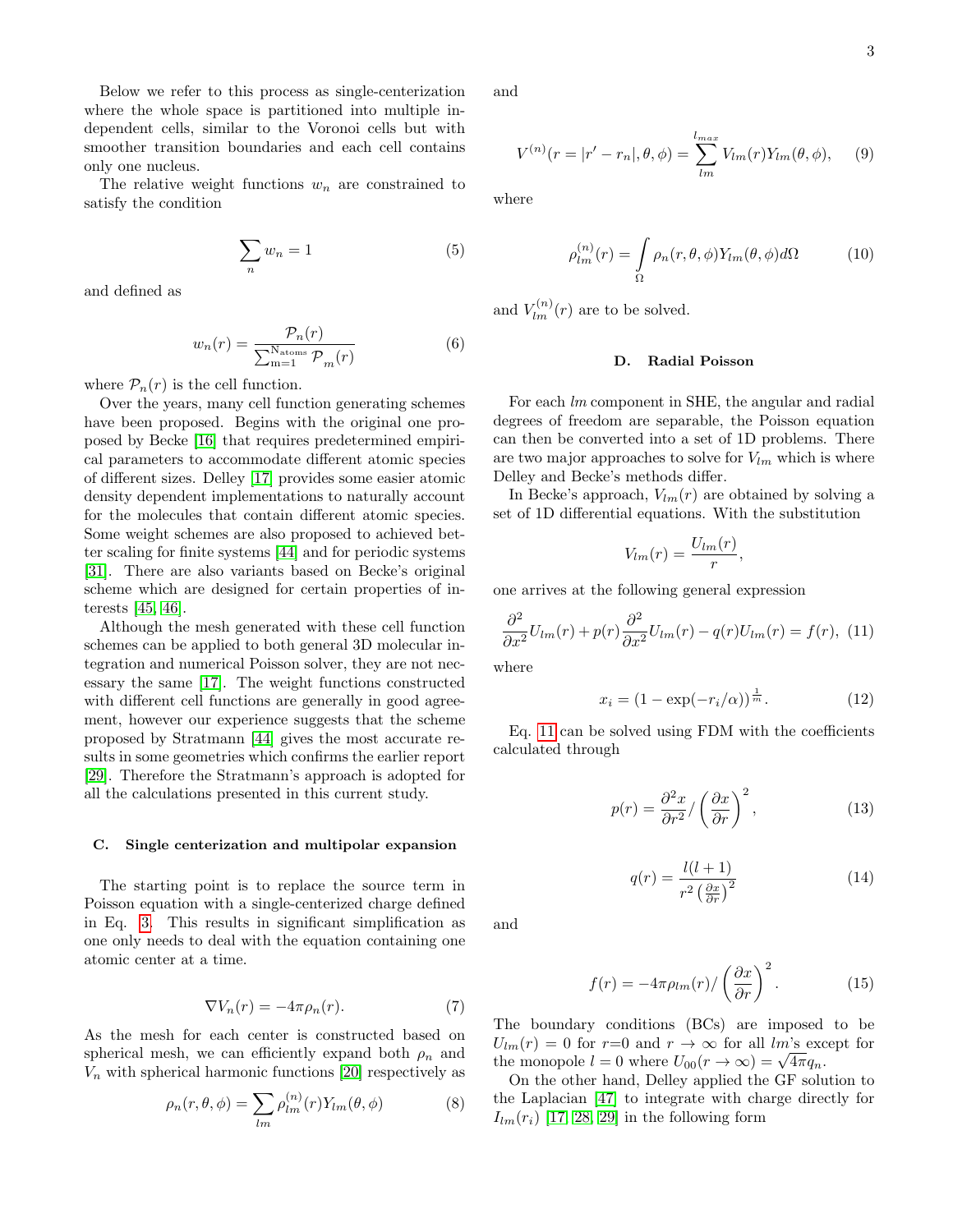<span id="page-3-0"></span>
$$
I_{lm}(r_i) = \frac{1}{r_i^{l+1}} \int_0^{r_i} r'^{l+2} s_{lm}^i(r') dr' + r_i^l \int_{r_i}^{\infty} \frac{s_{lm}^i(r')}{r'^{l-1}} dr'. (16)
$$

where  $\boldsymbol{s}_{lm}^i$  is the fitted charge density evaluated at mesh point  $r_i$ .

In this study, we also try to further smooth out the fitted curve  $s_{lm}^i(r')$  by rearranging the integral form of both terms in Eq. [16](#page-3-0) into the following expression

<span id="page-3-1"></span>
$$
I_{lm}(r_i) = \frac{1}{r_i^{l+1}} \int_0^{r_i} r'^{l+2-p} \left[ r^p s_{lm}^i(r') \right] dr' + r_i^l \int_{r_i}^{\infty} \frac{\left[ r^p s_{lm}^i(r') \right]}{r'^{l-1+p}} dt
$$
\n(17)

where  $p = 0, 1$  or 2 and we perform cubic spline interpolation on  $[r^p s_{lm}^i(r')]$  instead. The solution of the radial Poisson defined in Eq. [9](#page-2-1) can be expressed as

$$
V_{lm}(r) = \frac{4\pi}{2l+1}I_{lm}(r).
$$

This approach is in principle straightforward, however the integration for Eq. [16](#page-3-0) and [17](#page-3-1) is tricky, as the integration is done for every  $r_i$  and can no longer benefit from the quadrature weights. The numerical instability could potentially occur in both the interpolation of the charge and the evaluation of Eq. [16](#page-3-0) as the term involves higher order polynomial terms. In some of the earlier works such as Ref. [\[29\]](#page-9-8), the integration is first evaluated by splineinterpolating the multipolar charge density onto a denser mesh and then the integration is done numerically. Here, we adopt the most recent Franchini's integration scheme [\[28\]](#page-9-7) instead where the multipolar charge density,  $s_{lm}^i(\boldsymbol{r})$ at interval  $[i, i+1]$ , is expressed as piece-wise polynomials

$$
s_{lm}^j(r) = a_j + b_jr + c_jr^2 + d_jr^3
$$
 (18)

then the integrals in Eq. [16](#page-3-0) can be evaluated analytically for each segment. This approach should, in principle, yield the most accurate results for a given spline compared to the former and is also computationally more efficient.

## E. Reconstructing the Coulomb potential

Once the 1D radial solutions  $V_{lm}$  are calculated, the total Coulomb potential due to the charge in a particular cell can be reconstructed on any integration mesh using Eq. [9,](#page-2-1) where  $V_{lm} = r^{-1}U_{lm}(r_i)$  for Becke's FDM and  $V_{lm} = \frac{4\pi}{2l+1} I_{lm}(r_i)$  for Delley's GF integral. For  $V_{lm}$  of any arbitrary given  $r'$  that does not coincide any radial grid point  $r_i$ , the evaluation is done using cubic spline interpolation

$$
V^{(n)}(r_i = |r' - r_n|, \theta_i, \phi_i) = \sum_{lm}^{l_{max}} V_{lm}^{interp}(r_i, \theta_i, \phi_i).
$$
 (19)

## F. Screening charge

 $dr'$  around the cusps in  $\rho(r)$  and that its corresponding As the charge density  $\rho(r)$  normally possesses rapid changing peaks in the proximity of nuclei, it is often useful to introduce some type of screening charge [\[17,](#page-8-4) [29\]](#page-9-8). The  $\rho_{\rm screen}$  is usually chosen to smooth out the curve Coulomb potential can be evaluated analytically and efficiently. In which case we only need to consider the Poisson problem due to the variation from the screening charge. A convenient option is the superposition of spherically symmetric neutral atomic charge densities [\[17,](#page-8-4) [29\]](#page-9-8).

$$
\Delta \rho(r) = \rho(r) - \sum_{sites} \rho_{\text{atoms}}(r),\tag{20}
$$

and the final total Coulomb potential can be restored by adding the analytically evaluated potential  $V_{\text{atoms}}$  due to the screening charge,

$$
V = \Delta V + V_{\text{atoms}}.\tag{21}
$$

# III. COMPUTATIONAL DETAILS

We use Pederson-Porezag basis set [\[48\]](#page-9-23) in all our calculations. For the integration mesh, and for the numerical Poisson solver, Lebedev unit sphere quadrature of order  $l = 47$ , which contains 590 points, is used. For FDM, instead of 7-point suggested by Becke and Dickson [\[21\]](#page-9-2), we use 11-point central difference formula for the middle radial points and non-central difference for the points involve the boundary to preserve the banded shape of the operator matrix. However we observed that there is no noticeable difference beyond 7-point. The coefficients for FDM operators are generated using Matlab function [\[49\]](#page-9-24). For the GF approach of solving radial Coulomb potentials, we adopted Franchini's density fitting [\[28\]](#page-9-7) with a slight modification as introduced in Eq. [17.](#page-3-1) For the interpolation of  $V_{lm}$  onto any given radial point r, we apply piece-wise cubic spline interpolation subroutine modified from the subroutines in numerical recipes [\[50\]](#page-9-25).

As the treatment for the angular part of the solutions is well-defined within SHE, the main purpose of this study will be focusing on improving the radial solutions, we choose a generic set of parameters  $\alpha = 6$  and  $m = 3$ , similar to the recommended values in Ref. [\[41\]](#page-9-16), for the radial quadrature in all our calculations unless explicitly stated.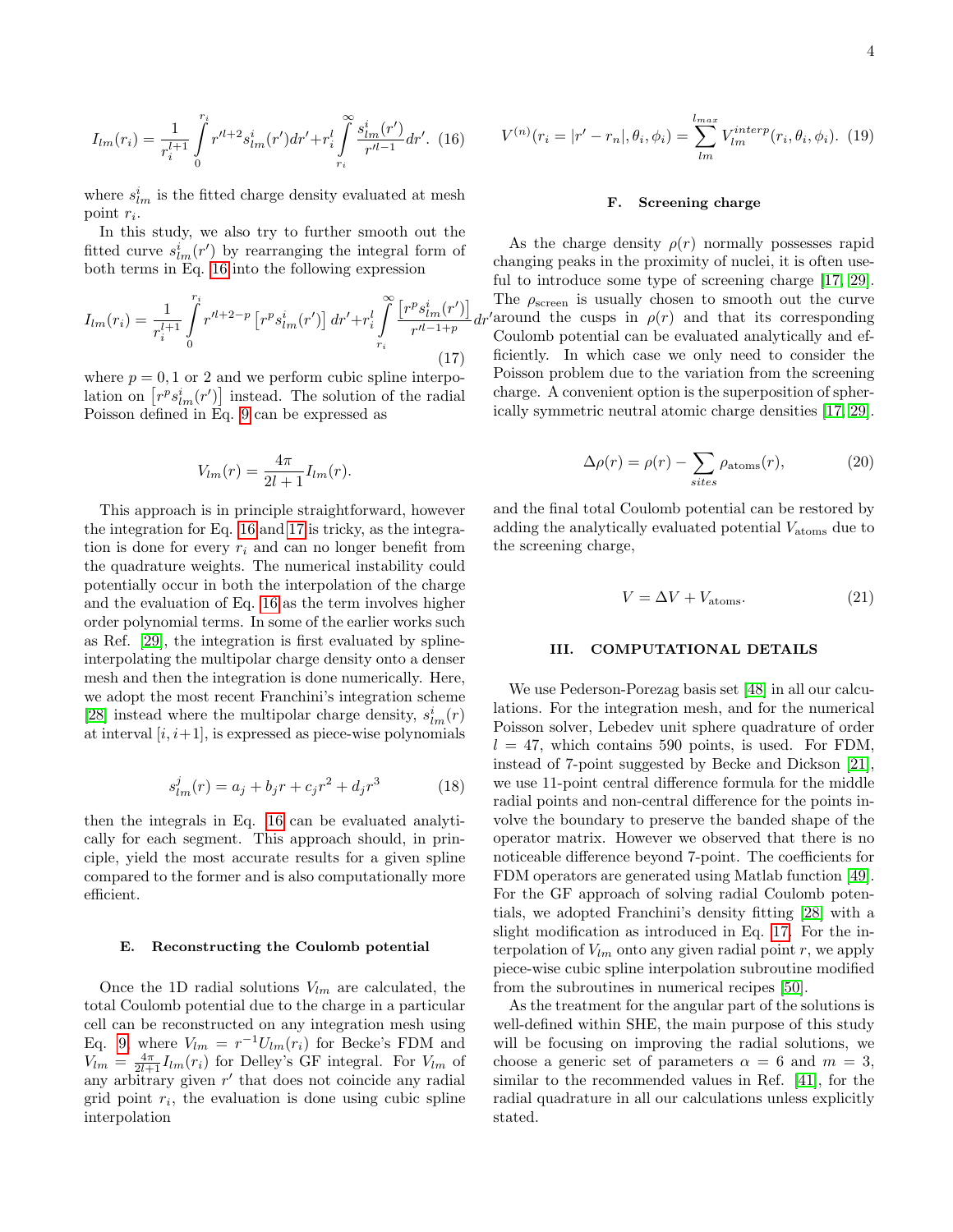<span id="page-4-0"></span>

FIG. 1: Hartree energy  $E_{\text{Hart}}$  for a single Mn atom is calculated using both FDM and GF (a) without and (b) with screening charge. Different modifications of charge interpolation are also performed as a comparison as shown for  $p = 0, 1$  and 2.

# IV. ANALYSIS AND DISCUSSION

# A. Atomic system (single-center)

We begin with the analysis using both methods on single atom systems. As the space partitioning is not required, we get a better grasp of how efficiently the methods perform with respect to a given radial quadrature. Fig. [1](#page-4-0) shows the error of Hartree energy for Mn atom (a) without and (b) with charge screening compared to the reference value, where the Coulomb potential is analytically evaluated [\[9\]](#page-8-8).

From Fig. [1\(](#page-4-0)a), in their primitive form, FDM shows a clear advantage over GF  $(p = 0)$ , as it requires less than 120 radial points to reach  $10^{-5}$  Hartree accuracy while GF provides barely a mHatree accuracy. However, once we have introduce the additional polynomial  $r^p$  ( $p = 1$ ) and 2) as defined in Eq. [16](#page-3-0) to smooth out the density peak close to the origin, the performance of the GF improves drastically. Particularly with  $p = 2$ , the GF result is almost comparable with FDM. This suggest that the charge density variation appears to be too large for the cubic spline polynomials to describe the nucleus region as efficiently, and smoothing out the curve reduces the interpolation error.

Fig. [1\(](#page-4-0)b) shows the results when screening charge is applied. Without surprise, with the inclusion of screening charge that naturally reduces the curvature of charge density near the nucleus, the error for both methods are greatly reduced to about  $10^{-7}$  Hartree, with only about 100 points. It is obvious that FDM still outperforms all the GF cases with different  $p$ 's, even though the accuracy gap has become much smaller. It is also interesting to note that in this particular case,  $p = 1$  or 2 does not

<span id="page-4-1"></span>

FIG. 2: The error of Hartree energy for a single Cu atom versus number of radial points  $N_{rpt}$  of modified charge interpolations (i.e.  $r^p s_{lm}^i$  with different shown. Generally, the best performance can be achieved with  $n = 2$ .

seem to improve the result at all.

Fig. [2](#page-4-1) presents the same analysis as Fig. [1](#page-4-0) (b) but on a single Copper atom. Please note that the black dashed line for GF  $(p = 0)$  follows the axis to the right of a larger energy scale, while the other three follow the left axis. By applying screening charge, all four cases offer adequate accuracy with 100 radial points (i.e.  $\leq 10^{-5}$  Hartree). Noticeably, the error of FDM is still smaller than all three GF cases, while the result of GF improves as  $p$  increases, especially when compared to its original form  $(p = 0)$ where the error is at least an order of magnitude larger than the rest.

In this case, opposite to the Mn atom, the polynomial factor improves the accuracy even in the presence of screening charge. Although both screening charge and  $r<sup>p</sup>$ can improve the interpolation, it is still possible that the piece-wise cubic spline is not sufficient, as it incorporates only two adjacent data points (i.e. radial quadrature) for each segment, while FDM naturally incorporates multiple data points during the  $2N+1$ -point  $(N = 5)$  difference operator construction. As a result, FDM is always more accurate with a more stable convergence even without screening charge.

In principle, the result for GF can be further improved by optimizing radial parameters  $\alpha$  and  $m$ . However, the purpose of this analysis is to demonstrate the effectiveness of the FDM, where the method generally describe the monopole better, and is less sensitive to the radial quadrature parameters. This is particularly useful for solving for the potentials due to orbital densities needed in the self-consistent one electron self-interaction methods [\[33,](#page-9-12) [51–](#page-9-26)[53\]](#page-9-27) where suitable screening charges are either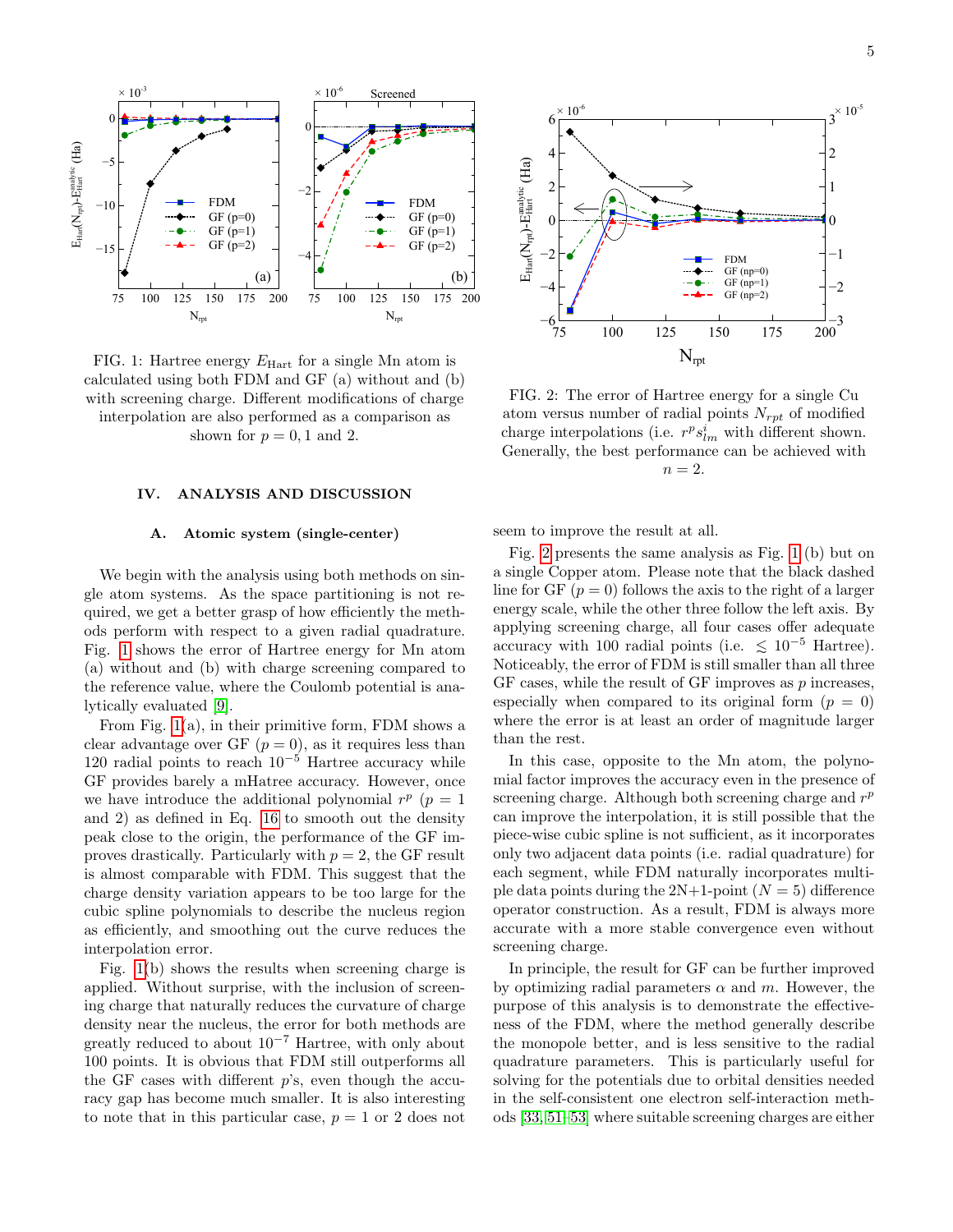|   | ٦<br>٠<br>I   |   |  |
|---|---------------|---|--|
| v |               |   |  |
| × | ۰.<br>۰.<br>٧ | I |  |

<span id="page-5-0"></span>

|               | $E_{Hart}$                       | ΑE                       |    |             |
|---------------|----------------------------------|--------------------------|----|-------------|
| Molecule      | Analytic                         | <b>FDM</b>               | GF | Hybrid      |
| Glycine(10)   | 549.790197                       | $-2.18E - 04$   8.30E-06 |    | $-4.98E-06$ |
| Benzene(12)   | 311.939018                       | $-2.71E-04$   $1.40E-05$ |    | 5.01E-06    |
| Decanol(33)   | 816.263155                       | $-3.54E-04$   $1.00E-05$ |    | 3.47E-06    |
| Pentacene(36) | 1892.400793                      | $-8.97E-04$ 2.53E-05     |    | 8.54E-06    |
| $C_{60}(60)$  | 9436.4919523 - 1.69E-03 5.45E-05 |                          |    | 1.28E-05    |

TABLE I: Error/atom for a set of testing molecules of different sizes range from 10 to 60 atoms

<span id="page-5-3"></span>

FIG. 3: The deviation of Hartree energy of Glycine molecule of each l-component from the the same quantity but evaluated with  $N_{rpt} = 300$  as a convergence test. (a) The Hartree energy contributions from the lowest six orders  $(l = 0 \sim 5)$ . (b) the largest error contribution  $(l = 1)$  compared to the error of the total Hartree energy.

difficult or expensive to find.

### B. Molecular system (multi-center)

Although FDM appears to be very efficient for the single atom case that contains only one center, the situation reversed in the multi-center systems (i.e. molecules). Table [I](#page-5-0) shows error per atom for different radial Poisson solvers on several selected molecules ranging from 10 to 33 atoms. One can see that the FDM becomes particularly problematic. Not only is the error generally large, it also scales with the system size. As previous studies have already pointed out [\[9\]](#page-8-8), the error appears to be accumulative and becomes worse with increasing system size. The increasing error with system size has limited the method from being used widely.

Furthermore, we also noticed that the result is very sensitive to the radial mesh scaling factor  $\alpha$ . An unreasonably large  $\alpha$  often yields better accuracy than a small

<span id="page-5-2"></span><span id="page-5-1"></span>

| $N_{rpt}$ |  |  |  | $l = 0$ $l = 1$ $l = 2$ $l = 3$ $l = 4$ $l = 5$ |  |                                                                        |
|-----------|--|--|--|-------------------------------------------------|--|------------------------------------------------------------------------|
| 70        |  |  |  |                                                 |  | $1.84E-05$ $-1.38E-03$ $-3.96E-07$ $-2.98E-06$ $-1.42E-06$ $-4.18E-07$ |
| 90        |  |  |  |                                                 |  | 6.75E-06 -1.03E-03 -9.24E-08 -1.10E-06 -5.13E-07 -1.64E-07             |
| 110       |  |  |  |                                                 |  | 2.38E-06 -8.00E-04 -5.00E-08 -4.97E-07 -2.34E-07 -7.71E-08             |
| 130       |  |  |  |                                                 |  | 1.21E-06 -6.27E-04 -1.97E-08 -2.47E-07 -1.18E-07 -3.81E-08             |
| 150       |  |  |  |                                                 |  | $6.80E-07 -4.94E-04 -1.60E-08 -1.31E-07 -6.07E-08 -1.86E-08$           |
| 170       |  |  |  |                                                 |  | 4.19E-07 -3.88E-04 -3.55E-09 -8.36E-08 -3.77E-08 -1.18E-08             |
| 200       |  |  |  |                                                 |  | 2.09E-07 -2.62E-04 -1.45E-09 -3.99E-08 -1.78E-08 -5.90E-09             |
| $(a)$ FDM |  |  |  |                                                 |  |                                                                        |

 $\overline{1}$ 

|       | $N_{rpt}$ $l = 0$ $l = 1$ $l = 2$ $l = 3$ $l = 4$ $l = 5$       |                  |                                                            |  |
|-------|-----------------------------------------------------------------|------------------|------------------------------------------------------------|--|
| 70    | -1.24E-03 -1.04E-04 -1.20E-05 -3.64E-06 -2.10E-06 1.03E-06      |                  |                                                            |  |
| 90    |                                                                 |                  | -4.63E-04 -3.84E-05 -4.38E-06 -1.42E-06 -8.32E-07 3.11E-07 |  |
| 110   | -2.09E-04 -1.72E-05 -1.98E-06 -6.64E-07 -3.93E-07 1.18E-07      |                  |                                                            |  |
|       | 130 -1.06E-04 -8.72E-06 -9.94E-07 -3.35E-07 -2.05E-07 5.31E-08  |                  |                                                            |  |
| 150 l | -5.84E-05 -4.81E-06 -5.47E-07 -1.77E-07 -1.10E-07 2.95E-08      |                  |                                                            |  |
| 170   | -3.40E-05 -2.79E-06 -3.20E-07 -1.13E-07 -6.60E-08 1.72E-08      |                  |                                                            |  |
|       | 200  -1.59E-05 -1.31E-06 -1.50E-07 -5.21E-08 -3.20E-08 7.17E-09 |                  |                                                            |  |
|       |                                                                 | (b) GF $(p = 0)$ |                                                            |  |

TABLE II: The l-resolved energy convergence for the Glycine molecule of (a) FDM and (b) GF method versus number of radial points.

one with larger  $N_{rpt}$ . This is rather counter-intuitive. Since FDM performs so well in the single atom systems which means the solver is capable of describing the monopole that contains the sharpest peak. Naively, one would expect the charge partitioning should mostly affect the multipolar expansion (i.e. requires larger  $l$ ).

Table [II](#page-5-1) shows the convergence of the l-resolved Hartree energy contributions for Glycine defined as  $\Delta E_{\text{Hart}}^l(N_{rpt}) = E_{\text{Hart}}^l(N_{rpt}) - E_{\text{Hart}}^l(300)$ , where

$$
E^l_\text{Hart} = \frac{1}{2} \int \rho(r) V^l_n(r) dr
$$

is evaluated from the potential defined as

$$
V_n^l(r) = \sum_{m=-l}^l V_{lm}(r)Y_{lm}(\theta,\phi).
$$

The data reveal something rather intriguing. Particularly in FDM, a perfect convergence trend can be seen in all terms except for  $l = 1$  which exhibits at least 3  $\sim$  4 orders of magnitude larger error than other l components. The result in Table [IIa](#page-5-2) for FDM is also plotted in Fig. [3](#page-5-3) for better visualization. From Fig. [3\(](#page-5-3)a), it becomes obvious that the error is entirely coming from  $l = 1$  while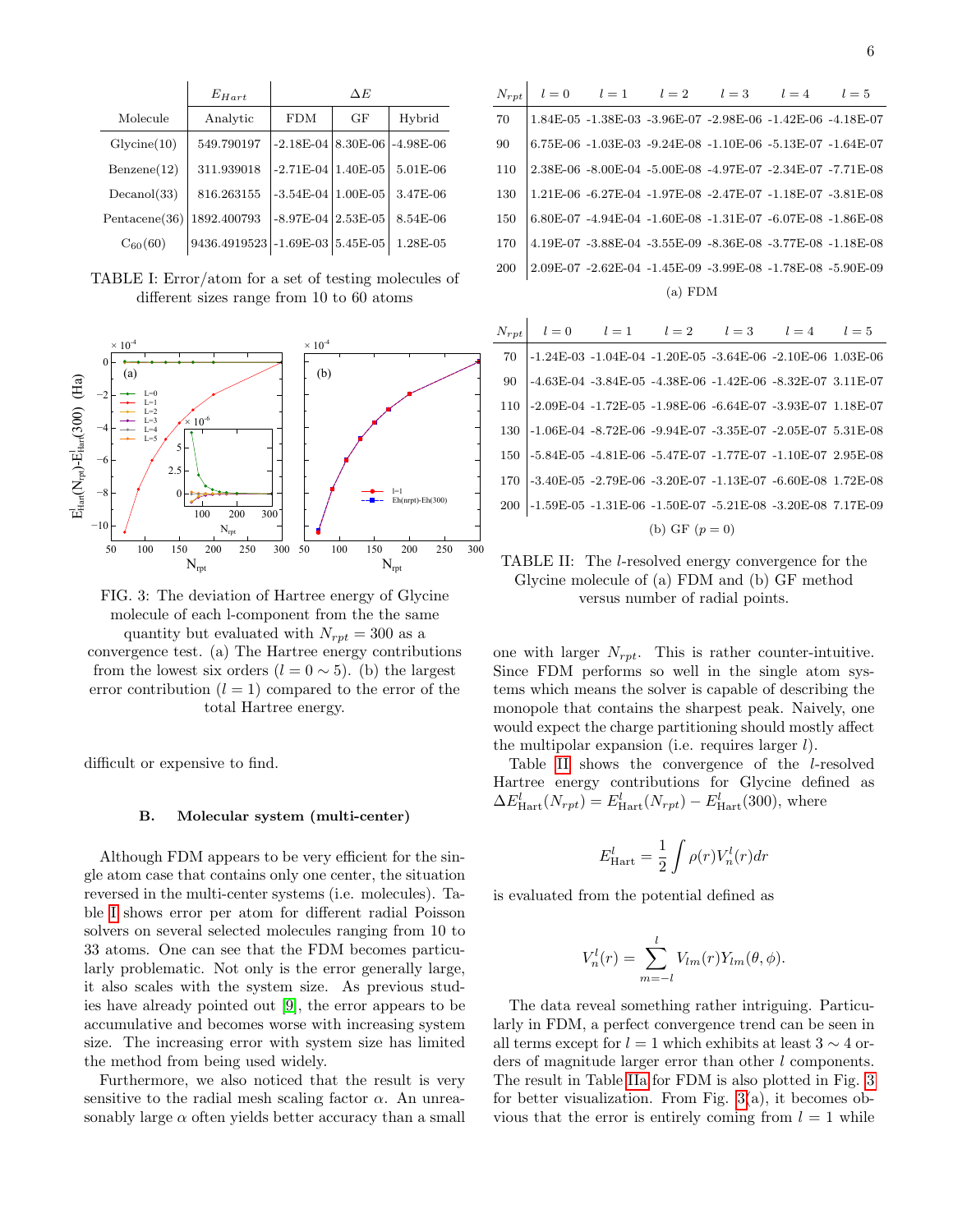<span id="page-6-0"></span>

FIG. 4: Four sets of radial parameters are used to test the convergence of the radial solutions. The maximum component of the radial solutions  $(U_{lm}^{max})$  of the four lowest expansion orders (up to  $l = 3$ ) for the oxygen site in Glycine molecule are shown as  $(a)-(d)$ . For  $(b)-(d)$  the insets present a closer look of the convergence of the tails.

all other terms converge rapidly to 0, even the dominant  $l = 0$  term is well converged around  $N_{rot}$ =100. Fig. [3\(](#page-5-3)b) compares the error only from  $l = 1$  and the error of the entire Hartree energy. The two curves coincide nearly perfectly which further confirms not only that  $l = 1$  is the only main source of error but also that the contributions from all the higher orders terms converge perfectly.

To better understand this rather peculiar cause of error, we analyze the radial part of the potential,  $U_{lm}$ , for the Oxygen site in the Glycine molecule of the lowest four orders as shown in Fig. [4](#page-6-0) using four very different sets of radial mesh parameters. Since not all terms are nonzero due to symmetry consideration, only the largest contribution is shown for every l. The parameters  $(\alpha, N_{rot})$ for each of the four quadratures are chosen as  $(6.0, 90)$ , (6.0, 300), (30.0, 90) and (30.0/300). A large number radial points  $N_{rpt} = 300$ , is chosen here intended as an accurate reference. A large scaling factor  $\alpha$  simply stretches out the radial mesh to cover wider space range and as a result will make the mesh grid sparse. At the first glance, all four radial meshes coincide nicely at  $l = 0$  and  $l = 4$ (and the same for all the higher order terms not shown here). On the other hand pronounced deviation in  $l = 1$ and a very small but noticeable difference in  $l = 2$  can be seen, which indicates that these two l-orders are more sensitive to the radial grid. Upon closer inspection, only the ones with the larger  $\alpha$  have converged for  $l = 1$  regardless what  $N_{rpt}$  is. This means that  $N_{rpt} = 90$  is sufficient to describe the region around nucleus and the maximum range of the quadrature  $r_{max} = r_{N_{rnt}}$ , scaled

directly by  $\alpha$  (see Eq. [1\)](#page-1-1) has a significant influence on the accuracy.

Without surprise, (6, 300) gives a better result than  $(6, 90)$ , but this is partly because the increase of  $N_{rnt}$  also increases the  $r_i^{max} (=20.5395$  for  $(6, 90)$  and  $=27.6709$  for (6, 300), rather than the fineness of the mesh. It is now clear that the source of discrepancy is about how the asymptotic behavior is described by FDM rather than the description of the nucleus core region. By looking at the asymptotic tails at a larger distance  $r = 20$ ,  $U_{lm}^{max}$ for both  $l = 0$  and  $l = 4$  (and above) have reached their asymptotic limit  $\sqrt{4\pi}q_n$  and 0 respectively. On the other hand for  $l = 1$ ,  $U_{1m}^{max}(r = 20)$  is still large and decreasing to 0 in an extremely slow pace (roughly  $1/r$ ), hence induces a large deviation. For the  $l = 2$  term, there is a visible but much smaller deviation at  $r = 20$ , therefore leaves smaller room for discrepancy compare to  $l = 1$ .

Intuitively speaking, if  $U_{lm}(r)$  at the largest radial distance  $r = r_{N_{rnt}}$  has not yet approached close enough to the asymptotic value (i.e.  $\sqrt{4\pi}q_n$  for  $l = 0$  or 0 for  $l \neq 0$ ), a significant error is expected, as FDM only knows the boundary condition at the infinity, the behavior beyond the last radial point  $r_{N_{rot}}$  can only be extrapolated from the last few radial points. This explains why a significant error only emerges in the lower order terms but not  $l = 0$ , as it reaches  $\sqrt{4\pi}q_n$  rapidly within merely few Bohr's, while higher order terms are less likely to suffer from this since they are shorter in range and decay to 0 much faster.

This also explains why the method still works well for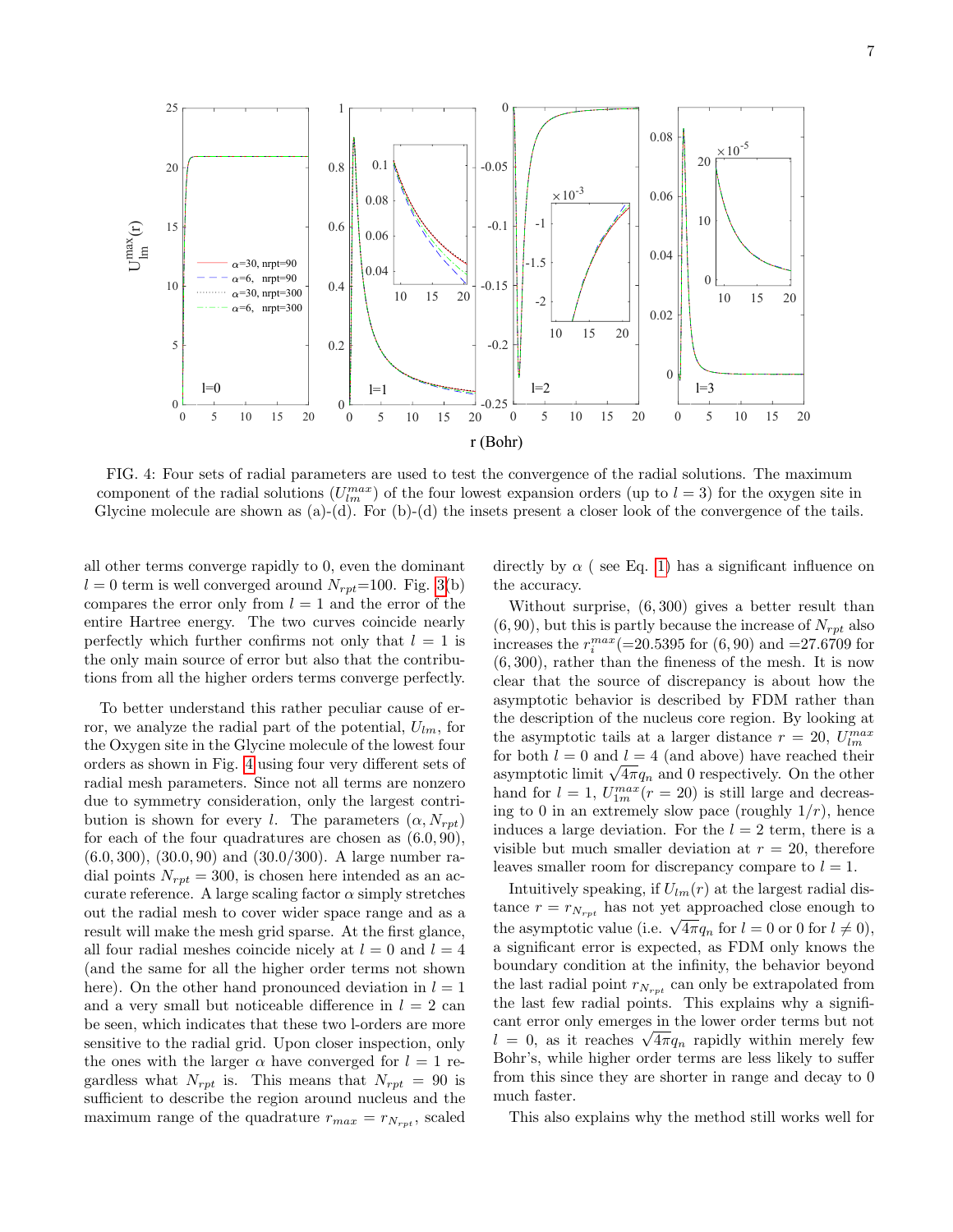8

<span id="page-7-0"></span>

FIG. 5: The flow chart of the numerical Poisson solver.

smaller molecules, as the deviation in the  $l = 1$  term in Fig. [4](#page-6-0) is not obvious until  $r$  is large enough. It is also worth mentioning that in the original attempt, Becke uses Gauss–Chebyshev formula of the second kind for the radial quadrature, which is known to emphasize too much in the extended region while not putting enough points into the chemical bonding region [\[38\]](#page-9-17). However, despite not being integrationally optimal, using this quadrature could potentially mitigate the boundary issue appears in  $U_{1m}$  terms described above, particularly for for smaller size systems.

### C. Hybrid radial solver

As discussed in the previous section, the FDM method struggles for  $l = 1$  and possibly  $l = 2$ . On the other hand, GF method only requires the evaluation of charge integrals of the form  $r^{k(l)} \rho_{lm}(r)$  (see Eq. [16](#page-3-0) and [17\)](#page-3-1), where  $k$  is just some integer depends on  $l$  chosen manually and does not suffer from the same "boundary" issue. GF generally converges rather nicely with the number of the radial points for all terms except for  $l = 0$  as shown in the Table [II.](#page-5-1) This is because the charge density in each center is more localized in space after the truncation imposed by the weight function.

By considering the strengths of both methods, we propose a hybrid approach where FDM is used for the "nearfield"  $l = 0$  and the rest are calculated using GF integration. The detail of the procedure is outlined in Fig. [5.](#page-7-0) For a large system, the first term of Eq. [17](#page-3-1) which

<span id="page-7-1"></span>

|                           | $p-C_8H_8$               |            | $\text{Cu}_2\text{Cl}_6{}^{2-}$                     |            |  |
|---------------------------|--------------------------|------------|-----------------------------------------------------|------------|--|
|                           | $E_{\rm analytic}$       | $\Delta E$ | $E_{\rm analytic}$                                  | $\Delta E$ |  |
| $E_{\rm BS}$              |                          |            | $-306.704861$ $1.19E-04$ $-6028.542708$ $-6.80E-06$ |            |  |
| $E_{\rm HS}$              |                          |            | $-306.698685$ $1.22E-04$ $-6028.541461$ $-7.00E-06$ |            |  |
| $E_{\rm BS} - E_{\rm HS}$ | $-0.006176 - 2.90E - 06$ |            | $-0.001247$                                         | $2.00E-07$ |  |
| Error $(\%)$              |                          | $-0.02%$   |                                                     | 0.01%      |  |

TABLE III: Total energy and the total energy difference between high spin and broken symmetry states for  $p-C_8H_8$ , and  $Cu_2Cl_6^2$ . All energies are in unit of Hartree

corresponds to the far-field multipole expansion, is employed to ensure the asymptotic behavior is accurately preserved. In the rest of the discussion, the screening charge is applied to all the calculations unless explicitly stated.

The test used in analysis of FDM and GF method, is also used to analyze the performance of the proposed hybrid approach. The results are shown in Table [I.](#page-5-0) It is evident from the Table that using the same generic set of parameters  $(\alpha, N_{rot}) = (6.0, 90)$ , the accuracy of the proposed hybrid approach is improved by several times to an order of magnitude compared to the GF method. More importantly, the error per atom in the proposed hybrid approach does not scale with the system size. According to our analysis, both FDM and GF describe higher order terms (i.e. l¿3) equally efficient and accurately. Therefore, one would expect to see the same improvement for FDM-based method as long as  $l = 1$  terms are calculated using GF.

### Energy difference between different spin states

As an assessment of accuracy of the proposed hybrid in practical DFT calculations, we compute the energy difference between different spin states, namely high spin (HS) and broken symmetry (BS), for two systems  $p-C_8H_8$ and  $Cu<sub>2</sub>Cl<sub>6</sub><sup>2</sup>$ . The results are summarized in Table [III.](#page-7-1)

The error in the energy difference between different spin states in both cases is much smaller than the error in total energy alone by 1 ∼ 2 orders of magnitude, with the error percentage only about 0.01%, as it is often easier to achieve higher accuracy in energy difference than in total energy alone. This makes the method particularly useful for studying properties involving energy difference such as exchange coupling or magnetic anisotropy energy (MAE). The similar pattern for the energy difference is also observed in Ref. [\[29\]](#page-9-8).

An additional test for l-dependency is shown in Fig. [6](#page-8-12) for (a) the total energy of Glycine and (b) the total energy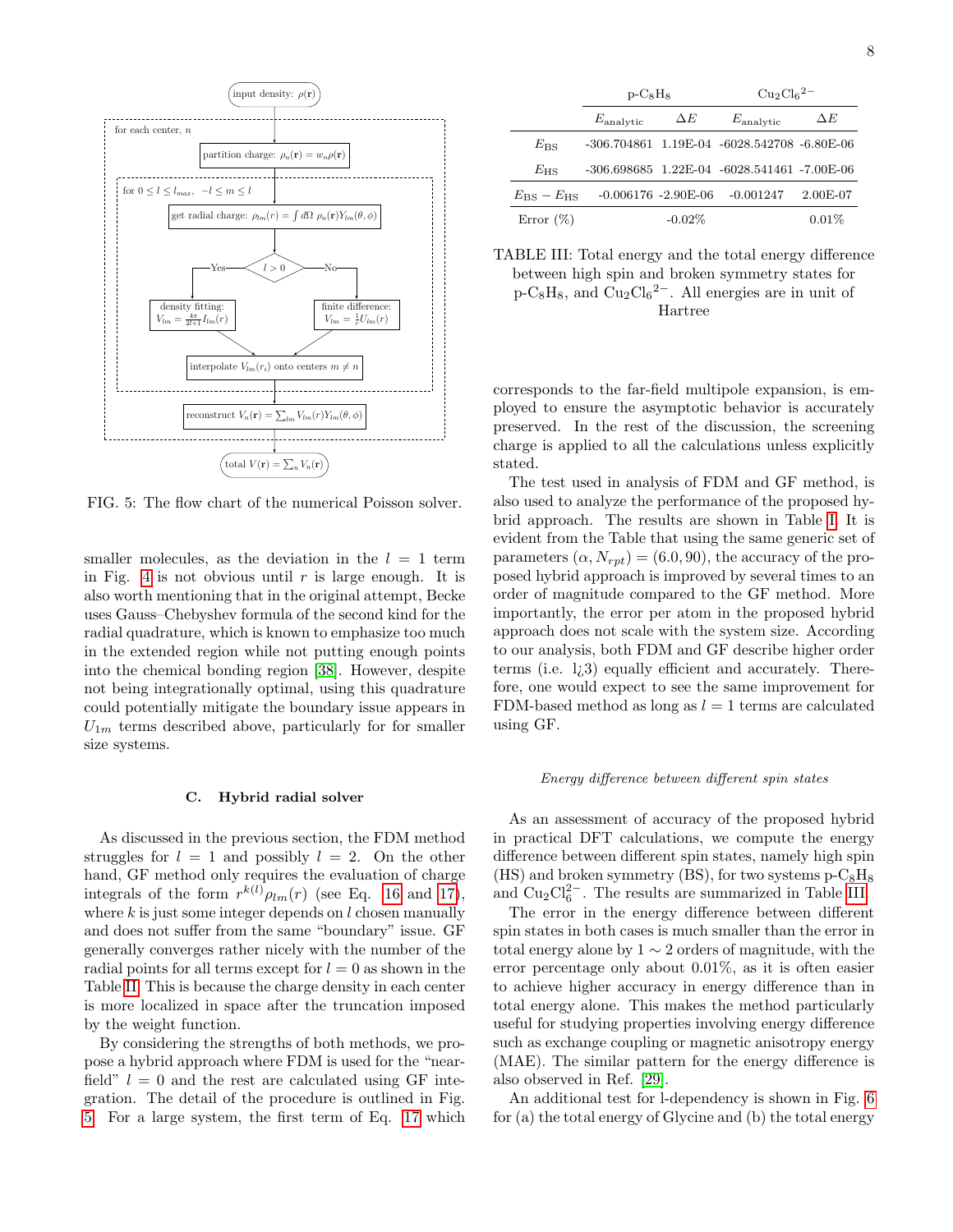<span id="page-8-12"></span>

FIG. 6: Convergence versus multipolar expansion order l for (a). the total energy error of Glycine compared to the reference value and (b). the error of total energy of  $Cu<sub>2</sub>Cl<sub>6</sub><sup>2-</sup>$  of both HS and BS spin states and of the energy difference between the two.

of  $Cu<sub>2</sub>Cl<sub>6</sub><sup>2-</sup>$  of both HS and BS states and the energy difference between two states. While all total energies requires around  $l = 16$  to reach convergence, it requires only up to  $l = 6$  (see Fig. [6\(](#page-8-12)b)) to converge the energy difference. Similar patterns can also be found in many different contexts such as Brillouin zone integration in MAE.

# V. CONCLUSIONS

To summarize, we have reviewed two major numerical schemes (FDM and GF) for solving Poisson equation. Both methods were analyzed with common numerical tricks to improve the efficiency. We observed that, given the same set of radial parameters, FDM appears to be more accurate describing the monopole  $(l = 0)$  but it inherits a serious issue coming from the multipolar contribution of mainly  $l = 1$  and sometimes  $l = 2$ . We propose a hybrid scheme by combining the two approaches, where the radial potential of monopole (i.e.  $U_{00}$ ) in spherical harmonic expansion is calculated using FDM while the rest of the higher order terms are calculated using GF's function integration. We then performed a series of tests on different systems and the convergence with difference numerical parameters to demonstrate effect of the implementation. The overall results suggest that the accuracy is improved in all the cases. More importantly our analysis show that like GF method, the proposed hybrid approach is free from error accumulation with system size and is more accurate for the monopole than the GF method. This observation and its favorable scaling especially when large basis sets are employed makes it an attractive method for studies on large complexes.

# ACKNOWLEDGMENTS

The authors thank Prof. Axel Becke for the comments on the manuscript that helped in improving its clarity. Authors gratefully acknowledge Dr. Carlos M. Diaz for discussions and assistance with parallelization of the implementation. The computational resources from the Texas Advanced Computing Center are gratefully acknowledged. This work was supported by the US Department of Energy, Office of Science, Office of Basic Energy Sciences, as part of the Computational Chemical Sciences Program under Award No. DE-SC0018331.

# DATA AVAILABILITY

The data that support the findings of this study are available from the corresponding author upon reasonable request

- <span id="page-8-0"></span><sup>∗</sup> [pchang2@utep.edu](mailto:pchang2@utep.edu)
- <span id="page-8-1"></span>† [rzope@utep.edu](mailto:rzope@utep.edu)
- <span id="page-8-2"></span>[1] T. Helgaker, P. Jorgensen, and J. Olsen, Molecular electronic-structure theory (John Wiley & Sons, 2014).
- <span id="page-8-3"></span>[2] L. E. McMurchie and E. R. Davidson, Journal of Computational Physics 26, 218 (1978).
- <span id="page-8-5"></span>[3] S. Obara and A. Saika, The Journal of chemical physics 84, 3963 (1986).
- <span id="page-8-7"></span>[4] R. A. Friesner, Chemical physics letters **116**, 39 (1985).
- [5] B. I. Dunlap, J. Connolly, and J. Sabin, The Journal of Chemical Physics 71, 3396 (1979).
- [6] B. Dunlap, The Journal of Chemical Physics 78, 3140 (1983).
- [7] J. Mintmire and B. Dunlap, Physical Review A 25, 88 (1982).
- [8] B. Dunlap, Journal of Molecular Structure: THEOCHEM 529, 37 (2000).
- <span id="page-8-8"></span>[9] V. Termath and N. C. Handy, [Chemical Physics Letters](http://dx.doi.org/10.1016/0009-2614(94)01160-5) 230[, 17 \(1994\).](http://dx.doi.org/10.1016/0009-2614(94)01160-5)
- <span id="page-8-9"></span>[10] L. G. CP975667RF32 and V. Rokhlin, J. Comput. Phys 73, 325 (1987).
- [11] L. Greengard, The rapid evaluation of potential fields in particle systems (MIT press, 1988).
- [12] A. W. Appel, SIAM Journal on Scientific and Statistical Computing 6, 85 (1985).
- [13] J. Barnes and P. Hut, nature 324, 446 (1986).
- [14] M. C. Strain, G. E. Scuseria, and M. J. Frisch, Science 271, 51 (1996).
- <span id="page-8-10"></span>[15] K. E. Schmidt and M. A. Lee, Journal of Statistical Physics 63, 1223 (1991).
- <span id="page-8-11"></span>[16] A. D. Becke, [The Journal of Chemical Physics](http://dx.doi.org/10.1063/1.454033) 88, 2547 [\(1988\).](http://dx.doi.org/10.1063/1.454033)
- <span id="page-8-4"></span>[17] B. Delley, [The Journal of Chemical Physics](http://dx.doi.org/10.1063/1.458452) 92, 508 [\(1990\).](http://dx.doi.org/10.1063/1.458452)
- <span id="page-8-6"></span>[18] E. F. Valeev, "Libint: A library for the evaluation of molecular integrals of many-body operators over gaussian functions," http://libint.valeyev.net/ (2021), version 2.7.1.